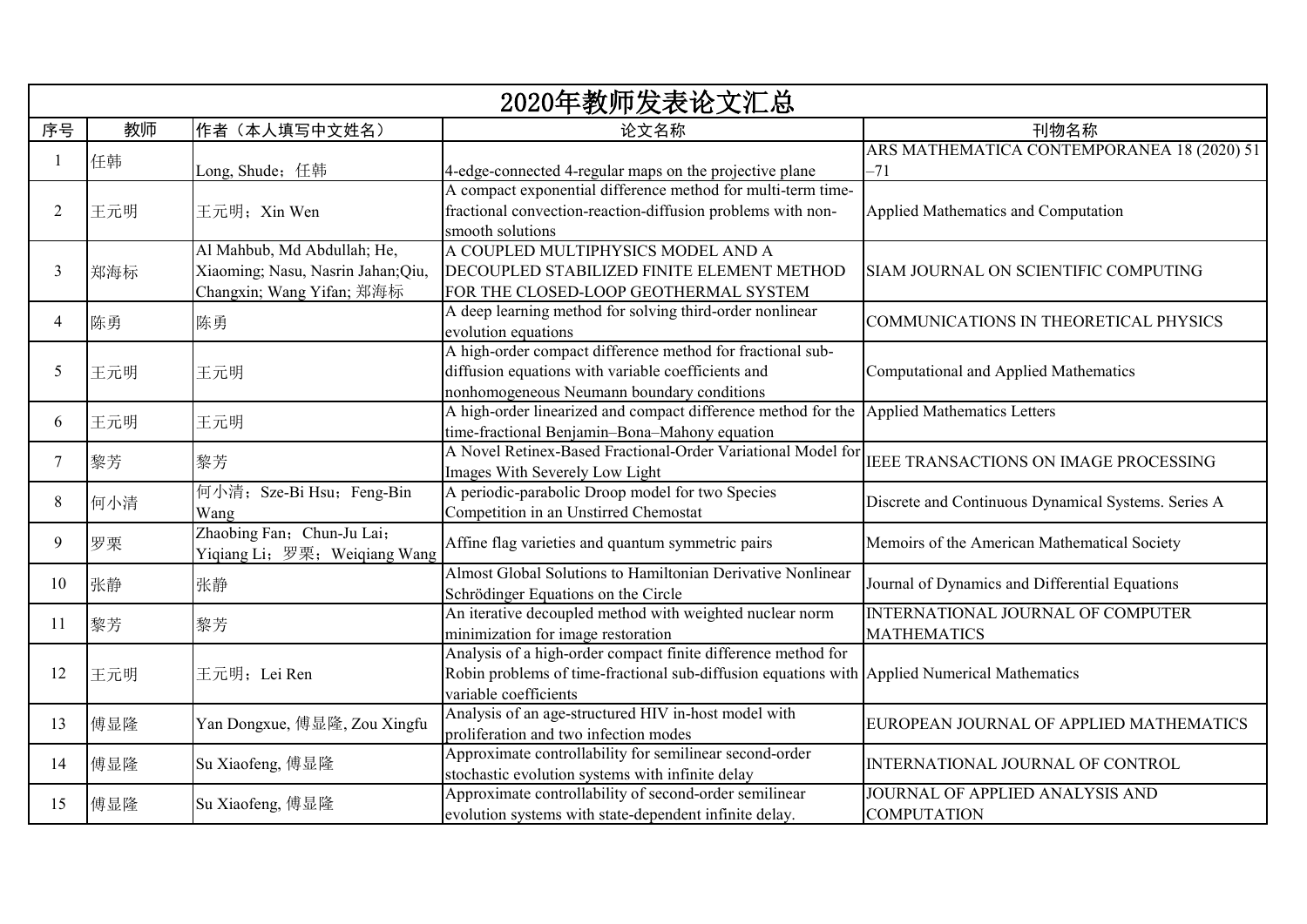| 16 | 傅显隆           | Huanghai,傅显隆                             | Approximate controllability of semi-linear neutral integro-<br>differential equations with nonlocal conditions.                                                   | JOURNAL OF DYNAMICAL AND CONTROL SYSTEMS                                       |
|----|---------------|------------------------------------------|-------------------------------------------------------------------------------------------------------------------------------------------------------------------|--------------------------------------------------------------------------------|
| 17 | 傅显隆           | Huanghai,傅显隆                             | Approximate controllability of semi-linear stochastic integro-<br>differential equations with infinite delay                                                      | IMA Journal of Mathematical Control and Information                            |
| 18 | 傅显隆           | Yan Dongxue, 傅显隆                         | Asymptotic analysis of an age-structured HIV infection model<br>with logistic target-cell growth and two infecting routes.                                        | INTERNATIONAL JOURNAL OF BIFURCATION AND<br><b>CHAOS</b>                       |
| 19 | 何小清           | XueliBai; 何小清                            | Asymptotic behavior of the principal eigenvalue for<br>cooperative periodic-parabolic systems and applications                                                    | Journal of Differential Equations                                              |
| 20 | 周风            | H.Y.Chen, 周风                             | Asymptotic behaviors of governing equation of gauged sigma<br>model for Heisenberg ferromagnet.                                                                   | NONLINEAR ANALYSIS-THEORY METHODS &<br><b>APPLICATIONS</b>                     |
| 21 | 倪明康           | 倪明康, Nefedov, N. N.,<br>Levashova, N. T. | Asymptotics of the Solution of a Singularly Perturbed Second-<br>Order Delay Differential Equation.                                                               | DIFFERENTIAL EQUATIONS                                                         |
| 22 | 刘兴波           | Yuzhen Bai, 刘兴波                          | Bifurcations of Double Homoclinic Loops in Reversible<br><b>Systems</b>                                                                                           | International Journal of Bifurcation and Chaos                                 |
| 23 | 吕鑫            | 吕鑫                                       | Canonically fibered surfaces of general type                                                                                                                      | JOURNAL OF THE INSTITUTE OF MATHEMATICS OF<br><b>JUSSIEU</b>                   |
| 24 | 黄侠;王丽萍 黄侠;王丽萍 |                                          | Classification to the positive radial solutions with weighted<br>biharmonic equation.                                                                             | DISCRETE AND CONTINUOUS DYNAMICAL<br><b>SYSTEMS</b>                            |
| 25 | 吕长虹           | 吕长虹, 张萍                                  | Connectivity keeping trees in 2-connected graphs                                                                                                                  | <b>Discrete Mathematics</b>                                                    |
| 26 | 朱升峰           | 朱升峰; Xianliang Hu; Qifeng Liao           | Convergence analysis of Galerkin finite element<br>approximations to shape gradients in eigenvalue optimization                                                   | BIT NUMERICAL MATHEMATICS                                                      |
| 27 | 林华新           | 胡善文; 林华新                                 | Convex hulls of unitary orbits of normal elements in [Math<br>Processing Error]-algebras with tracial rank zero.                                                  | JOURNAL OF FUNCTIONAL ANALYSIS                                                 |
| 28 | 李文侠           | 孔德荣、李文侠                                  | Critical base for unique codings of fat Sierpinski gaskets                                                                                                        | Nonlinearity                                                                   |
| 29 | 叶东            | Jleli Mohamed; Bessem Samet; 叶东          | Critical criteria of Fujita type for a system of inhomogeneous<br>wave inequalities in exterior domains<br>portenental K-theory and localization formula for eta- | Journal of Differential Equations                                              |
| 30 | 刘博            | 刘博; Xiaonan Ma                           |                                                                                                                                                                   | <b>Inventiones Mathematicae</b>                                                |
| 31 | 曹永罗           | 王晶,曹永罗,赵云<br>王娟,                         | Dimensions of C-1-average Conformal Hyperbolic Sets                                                                                                               | Discrete and Continuous Dynamical Systems                                      |
| 32 | 傅蔚            | 傅蔚                                       | Direct linearization approach to discrete integrable systems<br>associated with ZN graded Lax pairs                                                               | Proceedings of the Royal Society A                                             |
| 33 | 苗俊杰           | Hou, Chuanyan; 苗俊杰                       | <b>DOUBLING PROPERTIES</b><br>OF SELF-AFFINE MEASURES SUPPORTED<br>ON GATZOURAS-LALLEY FRACTALS                                                                   | FRACTALS-COMPLEX GEOMETRY PATTERNS AND<br><b>SCALING IN NATURE AND SOCIETY</b> |
| 34 | 王丽萍           | Zongming Guo; Fangshu Wan; 王丽<br>萍       | Embeddings of weighted Sobolev spaces and a weighted<br>fourth-order elliptic equation                                                                            | COMMUNICATIONS IN CONTEMPORARY<br><b>MATHEMATICS</b>                           |
| 35 | 王勤            | 王勤                                       | Equivariant higher-index problems for proper actions and<br>nonpositively curved manifolds                                                                        | Kyoto Journal of Mathematics                                                   |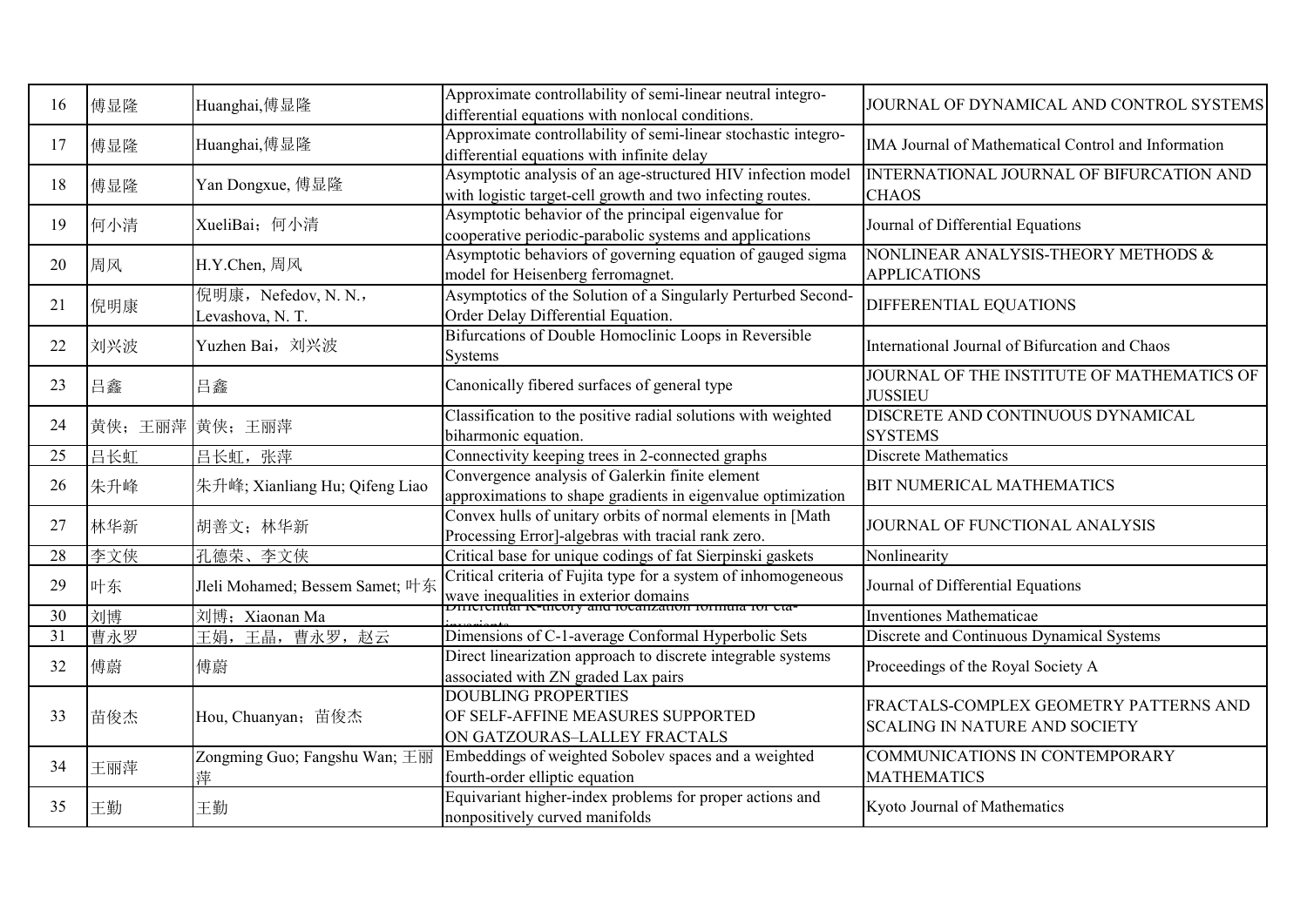| 36 | 叶东           | Quoc Hung Phan; 叶东                 | Quoc Anh Ngo; Van Hoang Nguyen; Exhaustive existence and non-existence results for some<br>prototype polyharmonic equations in the whole space         | Journal of Differential Equations                                                     |
|----|--------------|------------------------------------|--------------------------------------------------------------------------------------------------------------------------------------------------------|---------------------------------------------------------------------------------------|
| 37 | 傅显隆          | Zhu Jianbo, Wang xingxing,傅显隆      | Existence and blowup of solutions for neutral partial Integro-<br>differential equations withstate-dependent delay                                     | Journal of Nonlinear Modeling and Analysis                                            |
| 38 | 黄侠;叶东        | Zongming Guo; 黄侠; 叶东               | Existence and nonexistence results for a weighted elliptic<br>equation in exterior domains                                                             | Zeitschrift für angewandte Mathematik und Physik                                      |
| 39 | 傅显隆          | Zhu Jianbo, 傅显隆                    | Existence and regularity of solutions for neutral partial integro-<br>differential equations with nonlocal conditions                                  | JOURNAL OF FIXED POINT THEORY AND<br><b>APPLICATIONS</b>                              |
| 40 | 倪明康          | 倪明康, Xiao Wu                       | Existence and stability of periodic contrast structure in<br>reaction-advection-diffusion equation with discontinuous<br>reactive and convective terms | COMMUNICATIONS IN NONLINEAR SCIENCE AND<br>NUMERICAL SIMULATION                       |
| 41 | 傅显隆          | Zhu Jianbo, 傅显隆                    | Existence results for neutral integro-differential equations with<br>nonlocal conditions                                                               | JOURNAL OF INTEGRAL EQUATIONS AND<br><b>APPLICATIONS</b>                              |
| 42 | 黄侠;周风        | Huyuan Chen; 黄侠; 周风                | Fast and slow decaying solutions of Lane-Emden equations<br>involving nonhomogeneous potential.                                                        | ADVANCED NONLINEAR STUDIES                                                            |
| 43 | 邹燕清; 邱瑞<br>锋 | 邹燕清; 邱瑞锋                           | Finiteness of mapping class groups: locally large strongly<br>irreducible Heegaard splittings                                                          | GROUPS, GEOMETRY, AND DYNAMICS                                                        |
| 44 | 何小清          | Qian Guo; 何小清; Wei-Ming Ni         | Global dynamics of a general Lotka-Volterra competition-<br>diffusion system in heterogeneous environments                                             | Discrete and Continuous Dynamical Systems. Series A                                   |
| 45 | 李文侠          | M. Gareeb、李文侠                      | HAUSDORFF DIMENSION OF UNIVOQUE SETS OF<br>SELF-SIMILAR SETS WITH COMPLETE OVERLAPS                                                                    | FRACTALS-COMPLEX GEOMETRY PATTERNS AND<br><b>SCALING IN NATURE AND SOCIETY</b>        |
| 46 | 袁海荣          | 屈爱芳; 袁海荣; 赵勤                       | High Mach number limit of one-dimensional piston problem<br>for non-isentropic compressible Euler equations: Polytropic gas                            | JOURNAL OF MATHEMATICAL PHYSICS                                                       |
| 47 | 袁海荣          | 屈爱芳; 袁海荣; 赵勤                       | Hypersonic limit of two-dimensional steady compressible Euler<br>flows passing a straight wedge                                                        | ZAMM-ZEITSCHRIFT FUR ANGEWANDTE<br>MATHEMATIK UND MECHANIK                            |
| 48 | 倪明康          | 倪明康, Qi, X. T., N. T.<br>Levashova | Internal Layer for a Singularly Perturbed Equation with<br>Discontinuous Right-Hand Side                                                               | DIFFERENTIAL EQUATIONS                                                                |
| 49 | 倪明康          | 倪明康, F. Tao                        | Internal layers for a quasi-linear singularly perturbed delay<br>differential equation                                                                 | JOURNAL OF APPLIED ANALYSIS AND<br><b>COMPUTATION</b>                                 |
| 50 | 李文侠          | 蔡懿、李文侠                             | Intersection of Siepinski gasket with its translation                                                                                                  | INDAGATIONES MATHEMATICAE-NEW<br>SERIESINDAGATIONES MATHEMATICAE-NEW<br><b>SERIES</b> |
| 51 | 朱升峰          | Xindi Hu; 朱升峰                      | Isogeometric analysis for time-fractional partial differential<br>equations                                                                            | NUMERICAL ALGORITHMS                                                                  |
| 52 | 吴畏           | Botao Long; 吴畏                     | Lipschitz isometries of compact quantum metric spaces                                                                                                  | Journal of Mathematical Analysis and Applications                                     |
| 53 | 陈勇           | 陈勇                                 | Lumps, breathers, rogue waves and interaction solutions to a<br>$(3+1)$ - dimensional Kudryashov-Sinelshchikov equation                                | Modern Physics Letters B                                                              |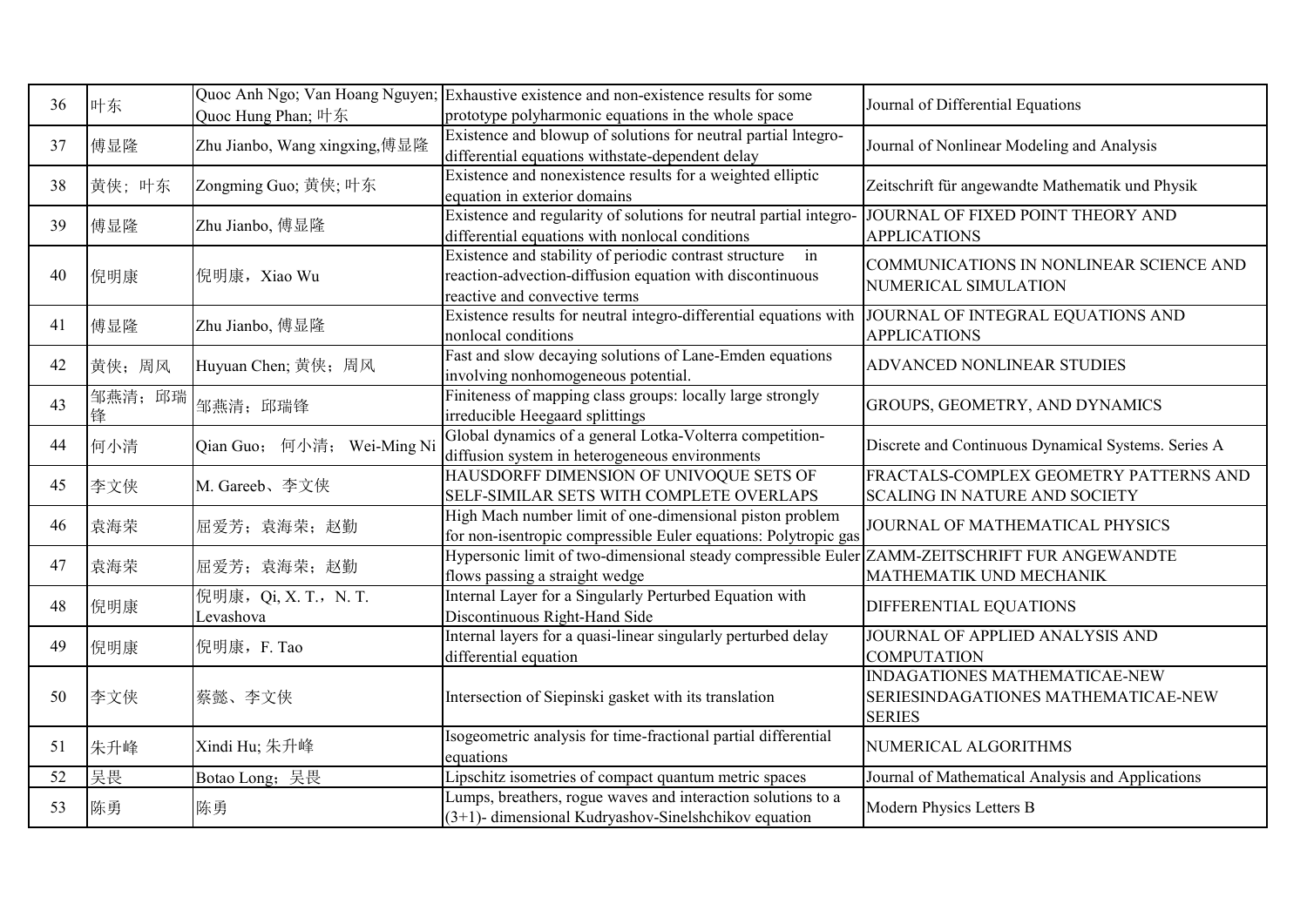| 54 | 袁海荣    | 屈爱芳; 袁海荣                                                                         | Measure solutions of one-dimensional piston problem for<br>compressible Euler equations of Chaplygin gas                     | JOURNAL OF MATHEMATICAL ANALYSIS AND<br><b>APPLICATIONS</b>        |
|----|--------|----------------------------------------------------------------------------------|------------------------------------------------------------------------------------------------------------------------------|--------------------------------------------------------------------|
| 55 | 曹永罗    | Fang, Jialu, 曹永罗, 赵云                                                             | Measure Theoretic Pressure and Dimension Formula for Non-<br>ergodic Measures                                                | Discrete and Continuous Dynamical Systems                          |
| 56 | 鲁小莉    | 鲁小莉, Gabriele Kaiser, Frederick<br>Koon Shing Leung                              | Mentoring Early Career Mathematics Teachers from the<br>Mentees' Perspective - a Case Study from China                       | International Journal of Science and Mathematics Education         |
| 57 | 郑海标    | Al Mahbub, Md Abdullah; Shi,<br>Feng; Nasu, Nasrin Jahan; Wang<br>Yongshuai; 郑海标 | Mixed stabilized finite element method for the stationary<br>Stokes-dual-permeability fluid flow model                       | COMPUTER METHODS IN APPLIED MECHANICS<br><b>AND ENGINEERING</b>    |
| 58 | 杜荣     | Yin Chen, 杜荣, Yun Gao                                                            | Modular quotient varieties and singularities by the cyclic group<br>of order 2p                                              | COMMUNICATIONS IN ALGEBRA                                          |
| 59 | 陈勇     | 陈勇                                                                               | Modulation instability, rogue waves and spectral analysis for<br>the sixth-order nonlinear Schrodinger equation              | Commun. Nonlinear Sci. Numer. Simulat.                             |
| 60 | 柳银萍    | ui Wenying, Li Wei, 柳银萍                                                          | Multiwave interaction solutions for a $(3+1)$ -dimensional<br>nonlinear evolution equation                                   | Nonlinear Dynamics                                                 |
| 61 | 柳银萍    | Cui Wenying, Li Wei, 柳银萍                                                         | Multiwave interaction solutions for the $(3+1)$ -dimensional<br>extended Jimbo-Miwa equation                                 | Modern Physics Letters B                                           |
| 62 | 唐晓艳    | 唐晓艳                                                                              | New variable separation solutions and wave interactions for the<br>$(3+1)$ -dimensional Boiti-Leon-Manna-Pempinelli equation | APPLIED MATHEMATICS LETTERS                                        |
| 63 | 郑海标    | Yu Jiaping; Shi feng; Sun Yizhong;<br>郑海标                                        | Nitsche's type stabilized finite element method for the fully<br>mixed Stokes-Darcy problem with Beavers-Joseph conditions   | <b>Applied Mathematics Letters</b>                                 |
| 64 | 周风     | Chen, Huyuan; Peng, Rui; 周风                                                      | Nonexistence of positive supersolutions to a class of semilinear<br>elliptic equations and systems in an exterior domain.    | Sci. China Math.                                                   |
| 65 | 陈勇     | 陈勇                                                                               | Nonlocal Symmetries, Backlund Transformation and<br>Interaction Solutions for the Integrable Boussinesq Equation             | Modern Physics Letters B                                           |
| 66 | 任韩     | Cao, Fayun; 任韩                                                                   | Nonseparating Independent Sets of Cartesian Product Graphs                                                                   | TAIWANESE JOURNAL OF MATHEMATICS任韩                                 |
| 67 | 罗栗     | Jie Liu; 罗栗; Weiqiang Wang                                                       | Odd singular vector formula for general linear superalgebras                                                                 | Bulletin of the Institute of Mathematics Academia Sinica (N.<br>S. |
| 68 | 朱升峰    | 朱升峰; Xianliang Hu; Qingbiao Wu                                                   | On accuracy of approximate boundary and distributed H1<br>shape gradient flows for eigenvalue optimization                   | Journal of Computational and Applied Mathematics                   |
| 69 | 舒斌     | Duan, Fei Fei; 舒斌; Yao, Yu Feng                                                  | On Blocks in Restricted Representations of Lie Superalgebras<br>of Cartan Type                                               | ACTA MATHEMATICA SINICA-ENGLISH SERIES                             |
| 70 | 林华新    | 龚贵华; 林华新                                                                         | On classification of non-unital amenable simple C*-algebras, II JOURNAL OF GEOMETRY AND PHYSICS                              |                                                                    |
| 71 | 黄侠;王丽萍 | Zongming Guo; 黄侠;王丽萍;<br>Juncheng Wei                                            | On Delaunay solutions of a biharmonic elliptic equation with<br>critical exponent.                                           | JOURNAL D ANALYSE MATHEMATIQUE                                     |
| 72 | 叶东;周风  | Huyuan Chen; 叶东; 周风                                                              | On Gaussian curvature equation in $R^2$ with prescribed<br>nonpositive curvature                                             | Discrete and Continuous Dynamical System A                         |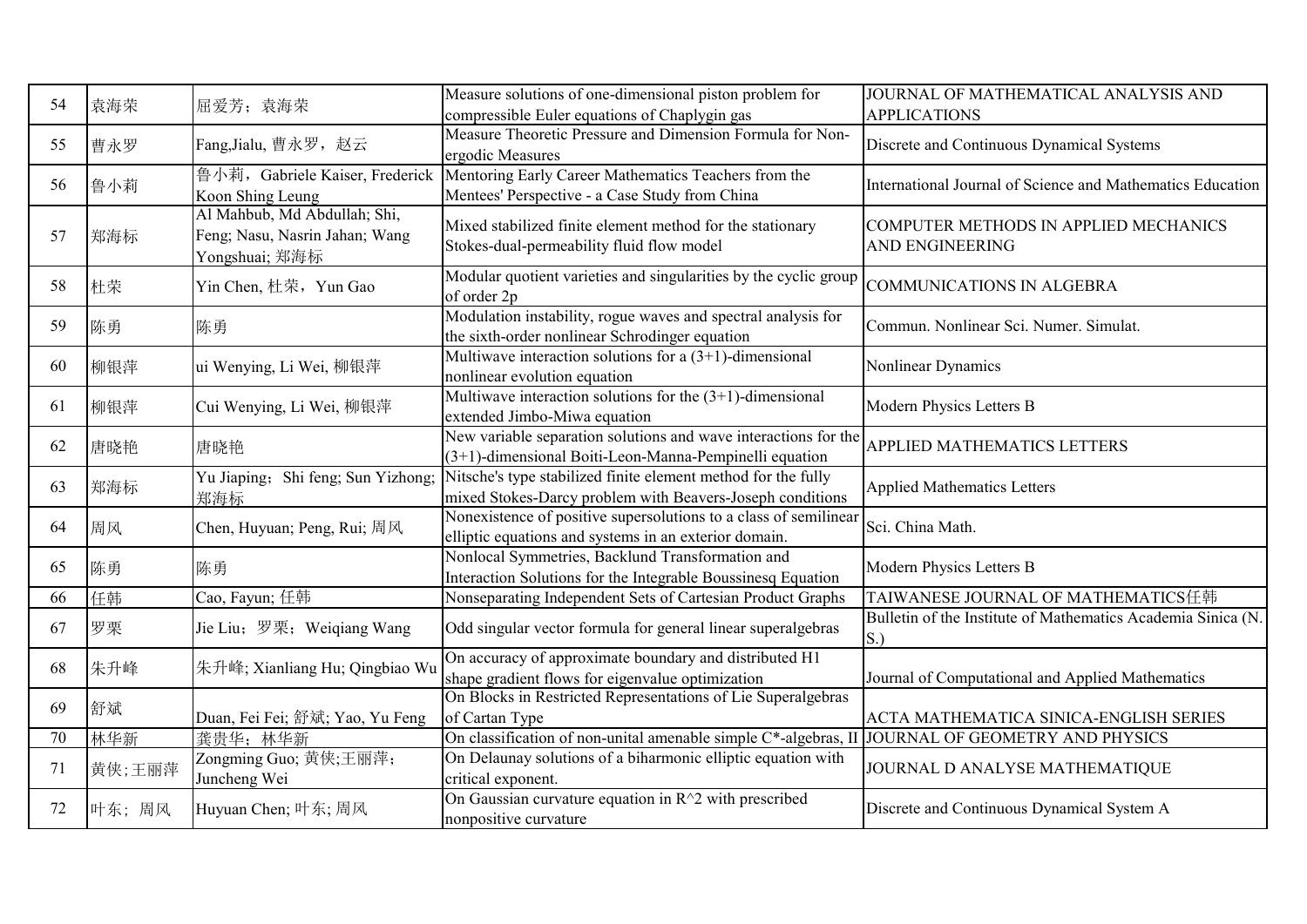| 73 | 郭学萍          | M.-Y. Deng; 郭学萍                                                                 | On HSS-Based Iteration Methods for Two Classes of Tensor<br>Equations                                                                      | East Asian Journal on Applied Mathematics          |
|----|--------------|---------------------------------------------------------------------------------|--------------------------------------------------------------------------------------------------------------------------------------------|----------------------------------------------------|
| 74 | 袁海荣          | 高俊磊; 刘莉; 袁海荣                                                                    | On stability of transonic shocks for stationary Rayleigh flows<br>in two-dimensional ducts                                                 | SIAM J. Math. Anal.                                |
| 75 | 王晁           | 王晁;王中子                                                                          | On the areas of midpoint polygons                                                                                                          | MATHEMATICAL INEQUALITIES & APPLICATIONS           |
| 76 | 刘治国          | 刘治国                                                                             | On the Complex Hermite Polynomials                                                                                                         | Filomat                                            |
| 77 | 何小清          | Qian Guo; 何小清; Wei-Ming Ni                                                      | On the effects of carrying capacity and intrinsic growth rate on<br>single and multiple species in spatially heterogeneous<br>environments | Journal of Mathematical Biology                    |
| 78 | 陈勇           | 陈勇                                                                              | On the Modelling of Shallow-Water Waves with the Coriolis<br>Effect                                                                        | Journal of Nonlinear Science                       |
| 79 | 陆俊,谈胜利       | JIE Hong, 陆俊,谈胜利                                                                | On the slope of non-algebraic holomorphic foliations                                                                                       | Proceeding of AMS                                  |
| 80 | 邹燕清          | Wang junhua; 邹燕清                                                                | On tunnel numbers of a cable knot and its companion.                                                                                       | Topology and Its applications                      |
| 81 | 郭学萍          | 郭学萍; A. Hadjidimos                                                              | Optimal Accelerated SOR-like (ASOR) method for singular<br>saddle point problems                                                           | Journal of Computational and Applied Mathematics   |
| 82 | 詹兴致          | Pu Qiao; 詹兴致                                                                    | Pairs of a tree and a nontree graph with the same status<br>sequence                                                                       | <b>Discrete Mathematics</b>                        |
| 83 | 羊丹平; 郑海<br>标 | Nasu, Nasrin Jahan; Al Mahbub, Md<br>Abdullah; Hussain, Shahid; 羊丹<br>平:郑海标     | Partitioned time stepping schemes for the non-stationary dual-<br>fracture-matrix fluid flow model                                         | <b>Applied Mathematical Modelling</b>              |
| 84 | 王勤           | 干勤                                                                              | Persistence approximation property for maximal Roe algebras                                                                                | Chinese Annals of Mathematics Ser B                |
| 85 | 周国栋          | Qi, Zihao; 周国栋                                                                  | Poisson cohomology of plane Poisson structures with isolated<br>singularities revisited.                                                   | J. Math. Phys.                                     |
| 86 | 吕长虹          | 吕长虹,毛睿,王兵                                                                       | Power domination in regular claw-free graphs                                                                                               | <b>Discrete Applied Mathematics</b>                |
| 87 | 罗栗           | Zhaobing Fan; Chun-Ju Lai;<br>Yiqiang Li; 罗栗; Weiqiang<br>Wang; Watanabe Hideya | Quantum Schur duality of affine type C with three parameters                                                                               | <b>Mathematical Research Letters</b>               |
| 88 | 袁海荣          | 屈爱芳; 袁海荣                                                                        | Radon measure solutions for steady compressible Euler<br>equations of hypersonic-limit conical flows and Newton's sine-<br>squared law     | JOURNAL OF DIFFERENTIAL EQUATIONS                  |
| 89 | 林华新          | Elliott, George A.; 龚贵华;林华新;<br>牛壮                                              | Simple stably projectionless C*-algebras with generalized<br>tracial rank one                                                              | JOURNAL OF NONCOMMUTATIVE GEOMETRY                 |
| 90 | 张艳艳; 周风      | Guo, Yujin; 张艳艳; 周风                                                             | Singular behavior of an electrostatic-elastic membrane system<br>with an external pressure                                                 | Nonlinear Analysis. Theory, Methods & Applications |
| 91 | 周风           | Chen, Huyuan; Quaas, Alexander;<br>周风                                           | Solutions of nonhomogeneous equations involving Hardy<br>potentials with singularities on the boundary.                                    | Pure Appl. Funct. Anal.                            |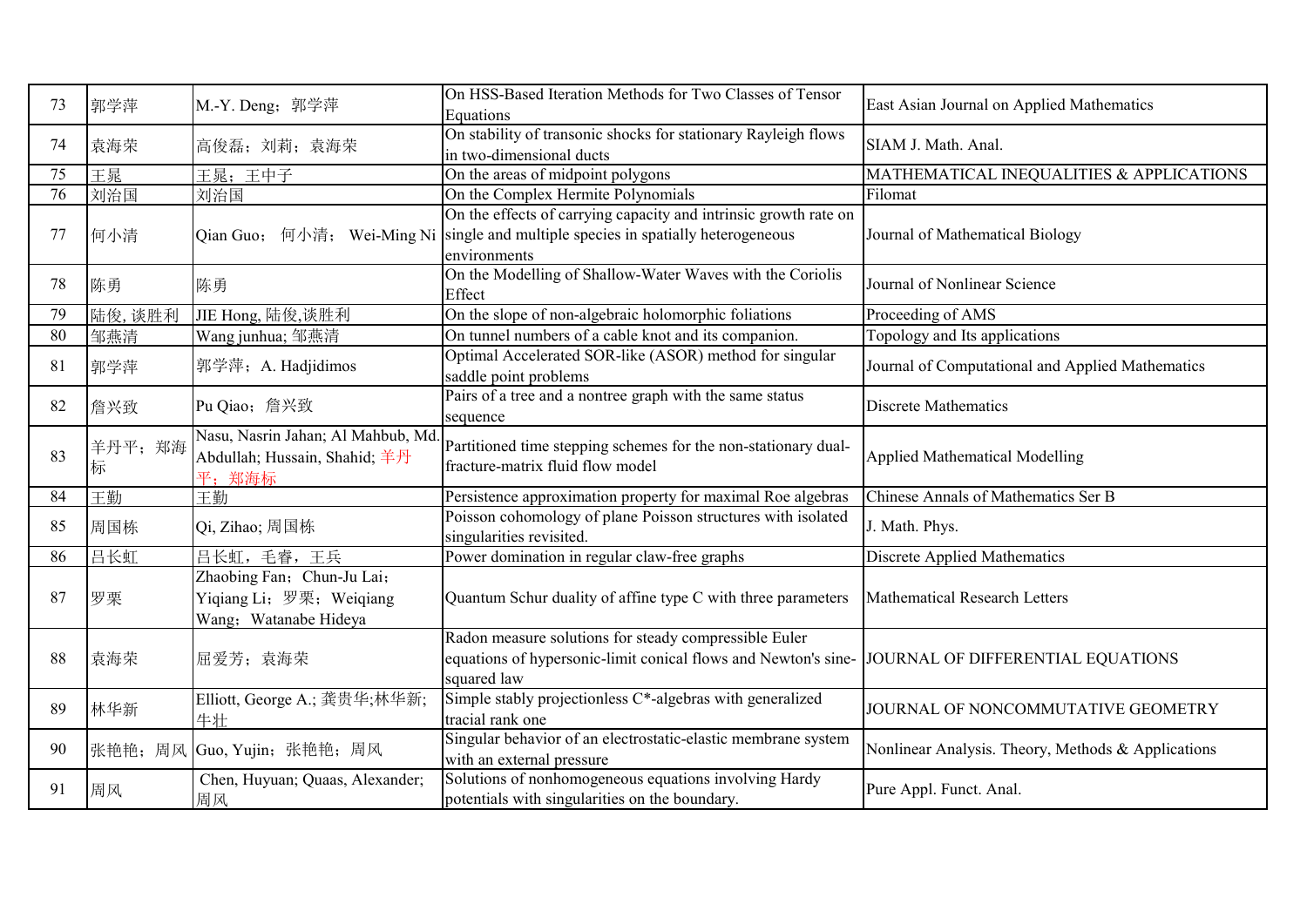| 92  | 陈勇                 | 陈勇                                                  | Solving second-order nonlinear evolution partial differential<br>equations using deep learning                                   | COMMUNICATIONS IN THEORETICAL PHYSICS                                   |
|-----|--------------------|-----------------------------------------------------|----------------------------------------------------------------------------------------------------------------------------------|-------------------------------------------------------------------------|
| 93  | 李文侠                | 陈宇飞、李文侠                                             | Spectral analysis for weighted iterate q-triangulations of graphs                                                                | Internat. J. Modern Phys. C.                                            |
| 94  | 袁海荣                | 袁海荣;赵勤                                              | Stabilization Effect of Frictions for Transonic Shocks in Steady<br>Compressible Euler Flows Passing Three-Dimensional Ducts     | Acta Math. Sci. Ser. B (Engl. Ed.)                                      |
| 95  | 舒斌                 | 舒斌, Husileng Xiao                                   | Super formal Darboux-Weinstein theorem and finite W-<br>superalgebras                                                            | JOURNAL OF ALGEBRA                                                      |
| 96  | 舒斌                 | Duan, Feifei,舒斌, Yao Yufeng                         | The category O for Lie algebras of vector fields (I): tilting<br>modules and character formulas.                                 | PUBLICATIONS OF THE RESEARCH INSTITUTE FOR<br>MATHEMATICAL SCIENCES     |
| 97  | 林华新                | Elliott, George A.; 龚贵华;林华新;<br>牛壮                  | The classification of simple separable KK-contractible C*-<br>algebras with finite nuclear dimension                             | JOURNAL OF GEOMETRY AND PHYSICS                                         |
| 98  | 郑海标                | Li, Jian; Yao, Min; Al Mahbub, Md.<br>Abdullah; 郑海标 | The efficient rotational pressure-correction schemes for the<br>coupling Stokes/Darcy problem                                    | Computers & Mathematics with Applications                               |
| 99  | 吕长虹                | 成常杰、吕长虹、周瑜                                          | The k-power domination problem in weighted trees                                                                                 | Theoretical Computer Science                                            |
| 100 | 詹兴致                | Pu Qiao; 詹兴致                                        | The minimum number of Hamiltonian cycles in a Hamiltonian<br>threshold graph of prescribed order                                 | Journal of Graph Theory                                                 |
| 101 | 李文侠                | C. Kalle、孔德荣、李文侠、 Niels<br>Langeveld                | The $\beta$ -transformation with a hole at 0                                                                                     | Ergodic Theory and Dynamical Systems                                    |
| 102 | 柳银萍                | Li Wei, 柳银萍                                         | To construct lumps, breathers and interaction solutions of<br>arbitrary higher-order for a $(4 + 1)$ -dimensional Fokas equation | Modern Physics Letters B                                                |
| 103 | 李文侠                | 孔德荣、李文侠、吕凡、王志强、<br>徐佳轶                              | UNIVOQUE BASES OF REAL NUMBERS: LOCAL<br>DIMENSION, DEVIL'S STAIRCASE AND ISOLATED<br><b>POINTS</b>                              | ADVANCES IN APPLIED MATHEMATICS                                         |
| 104 | 曹永罗                | 曹永罗, 廖刚, 尤志远                                        | Upper bounds on measure-theoretic tail entropy for dominated<br>splittings                                                       | Ergod.Th. & Dynam.Sys.                                                  |
| 105 | 李文侠                | Zhang, Tingyu; Jiang, Kan; 李文侠                      | Visibility of Cartesian products of Cantor sets                                                                                  | FRACTALS-COMPLEX GEOMETRY PATTERNS AND<br>SCALING IN NATURE AND SOCIETY |
| 106 | 牛伟强、               | 熊斌 张丽玉、牛伟强、熊斌                                       | 奥林匹克数学的"误区""价值""局限"与"思考"                                                                                                         | 数学教育学报                                                                  |
| 107 | 唐晓艳                | 唐晓艳                                                 | 非线性系统的多线性分离变量法                                                                                                                   | 宁波大学学报(理工版)                                                             |
| 108 | 何忆捷、               | 熊斌 张勇、何忆捷、熊斌                                        | 国际比较视角下奥数优胜者调查结果分析                                                                                                               | 比较教育学报                                                                  |
| 109 | 牛伟强、               | 熊斌 蒋培杰、牛伟强、熊斌                                       | 国内信息技术与数学教学融合研究述评                                                                                                                | 数学教育学报                                                                  |
| 110 |                    | 何忆捷、熊斌 尚亚明、何忆捷、熊斌                                   | 国外数学问题提出能力影响因素的研究述评—基于学生自<br>身的知识经验和观念系统等"变量"因素                                                                                  | 数学教育学报                                                                  |
| 111 | 鲁小莉, 鲍建            | 鲁小莉, 李娜, 鲍建生                                        | 解读教师专业素养——基于专家教师和教研员的视角                                                                                                          | 基础教育                                                                    |
| 112 | 林天齐、何忆<br>熊斌<br>捷、 | 林天齐、何忆捷、熊斌                                          | 两道赛题的创作思路、答题情况及启示                                                                                                                | 中等数学                                                                    |